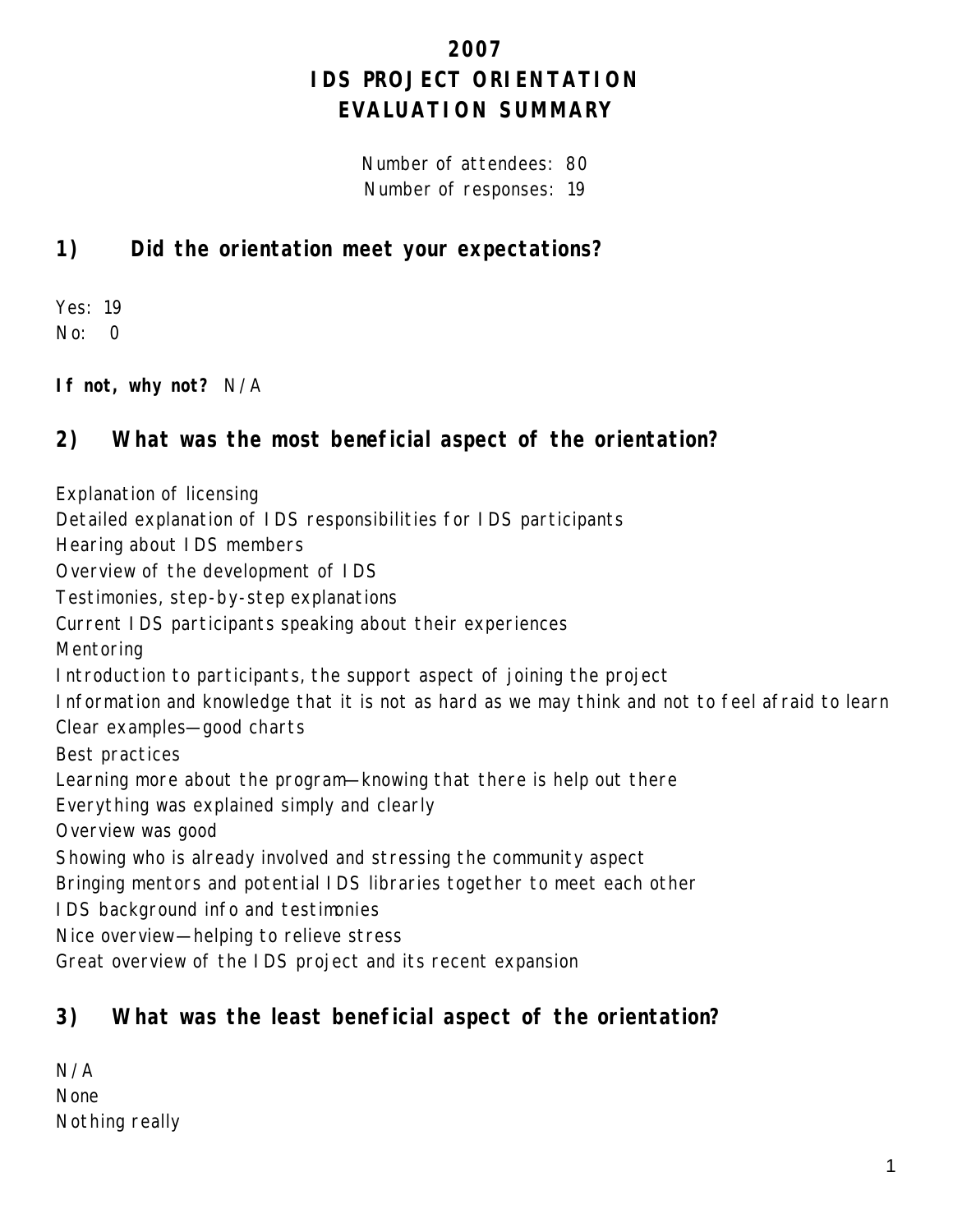N/A N/A The part I missed. I was 1 ¼ hours late. All was useful N/A N/A N/A N/A N/A Not a lot of details, but not a lot of time None, as far as I could tell Agenda items were not accurate and confusing N/A N/A

# **4) On a scale of 1-10 how helpful was the Mentor Program Overview?**

|           |              |             |           |                | (1 being not helpful and 10 being extremely helpful) |   |   |    |
|-----------|--------------|-------------|-----------|----------------|------------------------------------------------------|---|---|----|
|           | $\mathbf{1}$ | $2 \quad 3$ | $4 \quad$ | 5 <sup>5</sup> | 6                                                    | 8 | 9 | 10 |
| $8 = 3$   |              |             |           |                |                                                      |   |   |    |
| $9 = 5$   |              |             |           |                |                                                      |   |   |    |
| $10 = 11$ |              |             |           |                |                                                      |   |   |    |

### **Comments:**

Reassurance that a library need not be in this alone

Great feature of the program

Excellent. Mentoring seems to be a huge value

It was good to have introductions so everyone was identified as a real person

Well done. Good explanations and introductions of the mentors were good

## **5) On a scale of 1-10 how helpful was the discussion of firewall and other technical issues?**

|          | (1 being not helpful and 10 being extremely helpful) |   |   |   |                |                 |  |   |   |    |  |  |  |
|----------|------------------------------------------------------|---|---|---|----------------|-----------------|--|---|---|----|--|--|--|
|          | $\mathbf{1}$                                         | 2 | 3 | 4 | 5 <sup>5</sup> | $6\overline{6}$ |  | 8 | 9 | 10 |  |  |  |
| $7 = 2$  |                                                      |   |   |   |                |                 |  |   |   |    |  |  |  |
| $8 = 2$  |                                                      |   |   |   |                |                 |  |   |   |    |  |  |  |
| $9 = 2$  |                                                      |   |   |   |                |                 |  |   |   |    |  |  |  |
| $10=3$   |                                                      |   |   |   |                |                 |  |   |   |    |  |  |  |
| $N/A=10$ |                                                      |   |   |   |                |                 |  |   |   |    |  |  |  |
|          |                                                      |   |   |   |                |                 |  |   |   |    |  |  |  |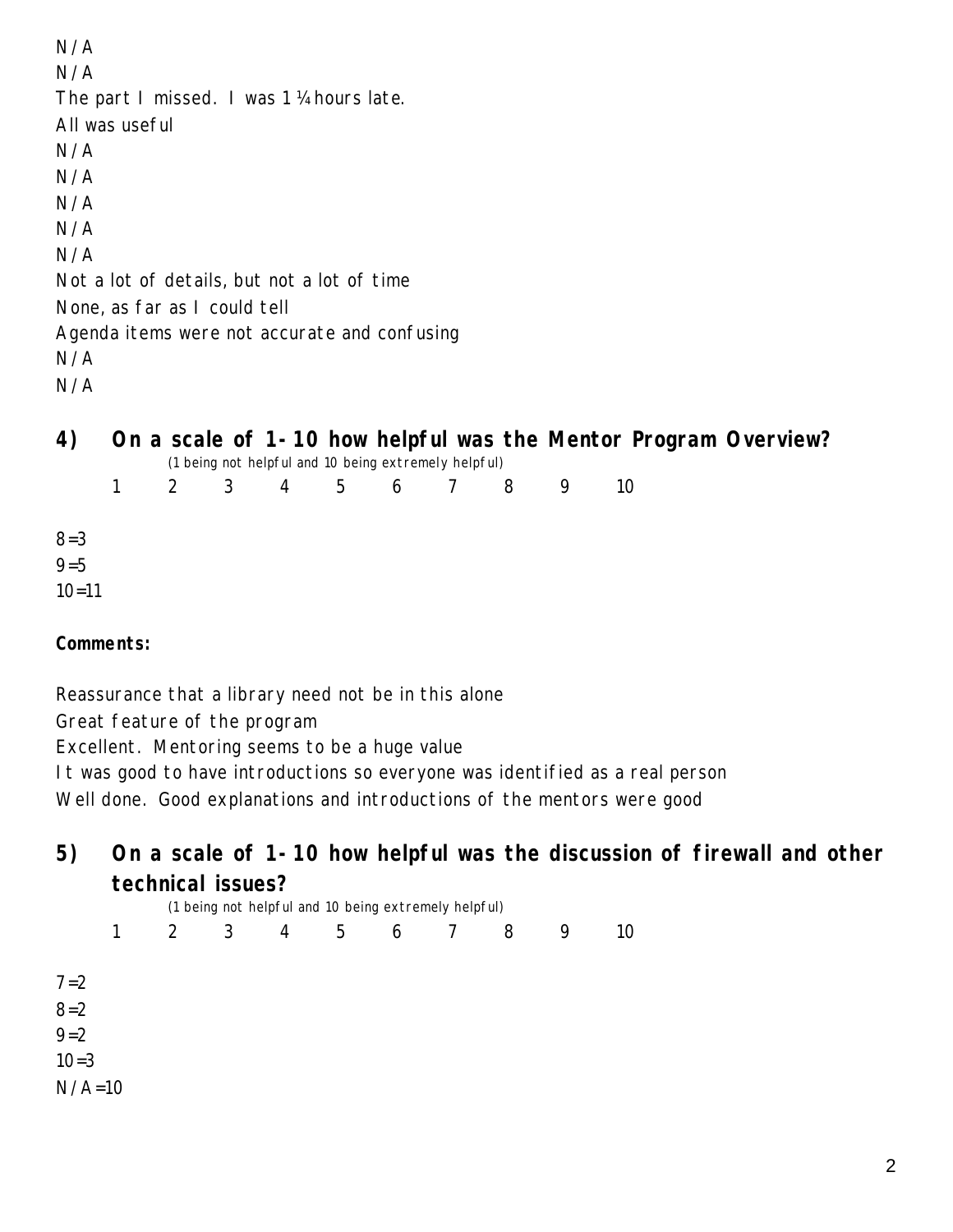### **Comments:**

[Firewall] not discussed—would be good to warn libraries about potential Very good [Firewall not discussed] [Firewall not discussed]

## **6) On a scale of 1-10 how helpful was the session on how to read the IDS statistical charts?**

|          |              |   |   |                |                 | (1 being not helpful and 10 being extremely helpful) |   |   |                 |
|----------|--------------|---|---|----------------|-----------------|------------------------------------------------------|---|---|-----------------|
|          | $\mathbf{1}$ | 2 | 3 | $\overline{4}$ | $5\overline{)}$ | 6 7                                                  | 8 | 9 | 10 <sup>°</sup> |
| $3 = 1$  |              |   |   |                |                 |                                                      |   |   |                 |
| $6 = 1$  |              |   |   |                |                 |                                                      |   |   |                 |
| $7 = 2$  |              |   |   |                |                 |                                                      |   |   |                 |
| $8 = 3$  |              |   |   |                |                 |                                                      |   |   |                 |
| $9 = 5$  |              |   |   |                |                 |                                                      |   |   |                 |
| $10 = 5$ |              |   |   |                |                 |                                                      |   |   |                 |

#### **Comments:**

Hands on session will help explain this Tools seem very powerful Couldn't see it really well Missed [the session] I'm still learning but it helped

| 7)       |                                     |   |                |                |  |       |                                                      |   |   | On a scale of 1-10 how helpful was the eSerials Holdings Service/IDS |  |  |  |
|----------|-------------------------------------|---|----------------|----------------|--|-------|------------------------------------------------------|---|---|----------------------------------------------------------------------|--|--|--|
|          | <b>Availability Server session?</b> |   |                |                |  |       | (1 being not helpful and 10 being extremely helpful) |   |   |                                                                      |  |  |  |
|          |                                     | 2 | 3 <sup>7</sup> | $\overline{4}$ |  | 5 6 7 |                                                      | 8 | 9 | 10                                                                   |  |  |  |
|          |                                     |   |                |                |  |       |                                                      |   |   |                                                                      |  |  |  |
| $4 = 1$  |                                     |   |                |                |  |       |                                                      |   |   |                                                                      |  |  |  |
| $5 = 1$  |                                     |   |                |                |  |       |                                                      |   |   |                                                                      |  |  |  |
| $6 = 1$  |                                     |   |                |                |  |       |                                                      |   |   |                                                                      |  |  |  |
| $8 = 5$  |                                     |   |                |                |  |       |                                                      |   |   |                                                                      |  |  |  |
| $9 = 5$  |                                     |   |                |                |  |       |                                                      |   |   |                                                                      |  |  |  |
| $10 = 4$ |                                     |   |                |                |  |       |                                                      |   |   |                                                                      |  |  |  |
| $N/A=1$  |                                     |   |                |                |  |       |                                                      |   |   |                                                                      |  |  |  |

#### **Comments:**

Would have liked a little more info on this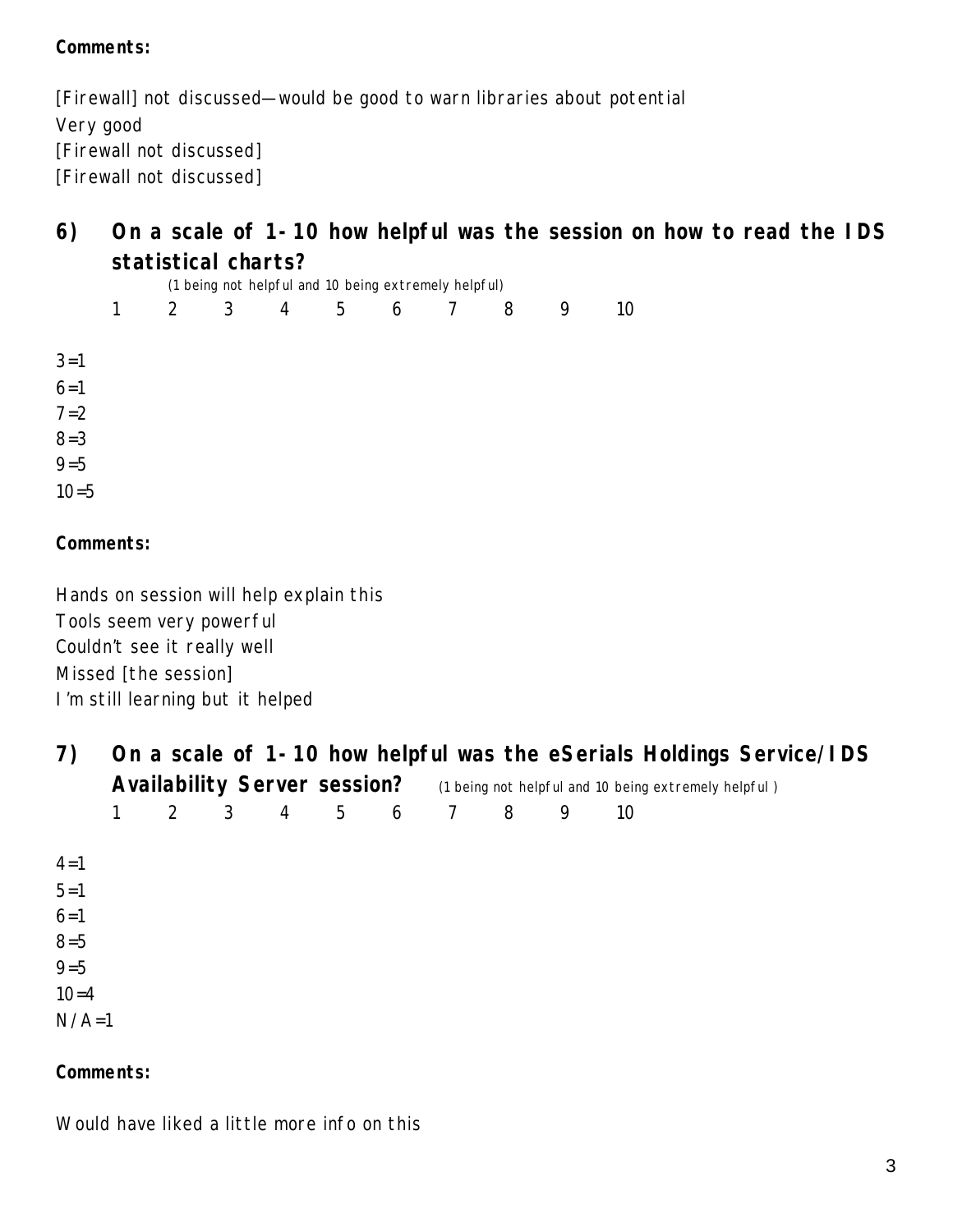A little more detail on how it works We have implemented eSerials in OCLC Missed [the session] A little more background on what eSerials is would have been great Clarification was very helpful

| 8)                |              |  |  | (1 being not helpful and 10 being extremely helpful) |  |   |    | On a scale of 1-10 how helpful was the session on Checklist I tems? |  |
|-------------------|--------------|--|--|------------------------------------------------------|--|---|----|---------------------------------------------------------------------|--|
|                   | $\mathbf{1}$ |  |  | 2 3 4 5 6 7 8                                        |  | 9 | 10 |                                                                     |  |
| $6=1$             |              |  |  |                                                      |  |   |    |                                                                     |  |
| $7 = 1$           |              |  |  |                                                      |  |   |    |                                                                     |  |
| $8 = 1$           |              |  |  |                                                      |  |   |    |                                                                     |  |
| $9 - 4$           |              |  |  |                                                      |  |   |    |                                                                     |  |
| $10=5$<br>$N/A=7$ |              |  |  |                                                      |  |   |    |                                                                     |  |

### **Comments:**

N/A (or at least partially covered)

**9) On a scale of 1-10 how helpful was the optional tour of the Geneseo IDS Department?**

|          |              |   |   |   | (1 being not helpful and 10 being extremely helpful) |                |   |   |    |
|----------|--------------|---|---|---|------------------------------------------------------|----------------|---|---|----|
|          | $\mathbf{1}$ | 2 | 3 | 4 | 5 6                                                  | $\overline{7}$ | 8 | 9 | 10 |
| $8 = 1$  |              |   |   |   |                                                      |                |   |   |    |
| $9 = 1$  |              |   |   |   |                                                      |                |   |   |    |
| $10 = 3$ |              |   |   |   |                                                      |                |   |   |    |
| $N/A=14$ |              |   |   |   |                                                      |                |   |   |    |

#### **Comments:**

We did this on a previous visit I had seen it before, but it was helpful to see the Geneseo operation Love the IDS and Harriet Don't know yet

**10) Please share your thoughts on future new member library orientation sessions.**

I like this format—covered a lot of ground—perhaps more focus on the "contract" obligations